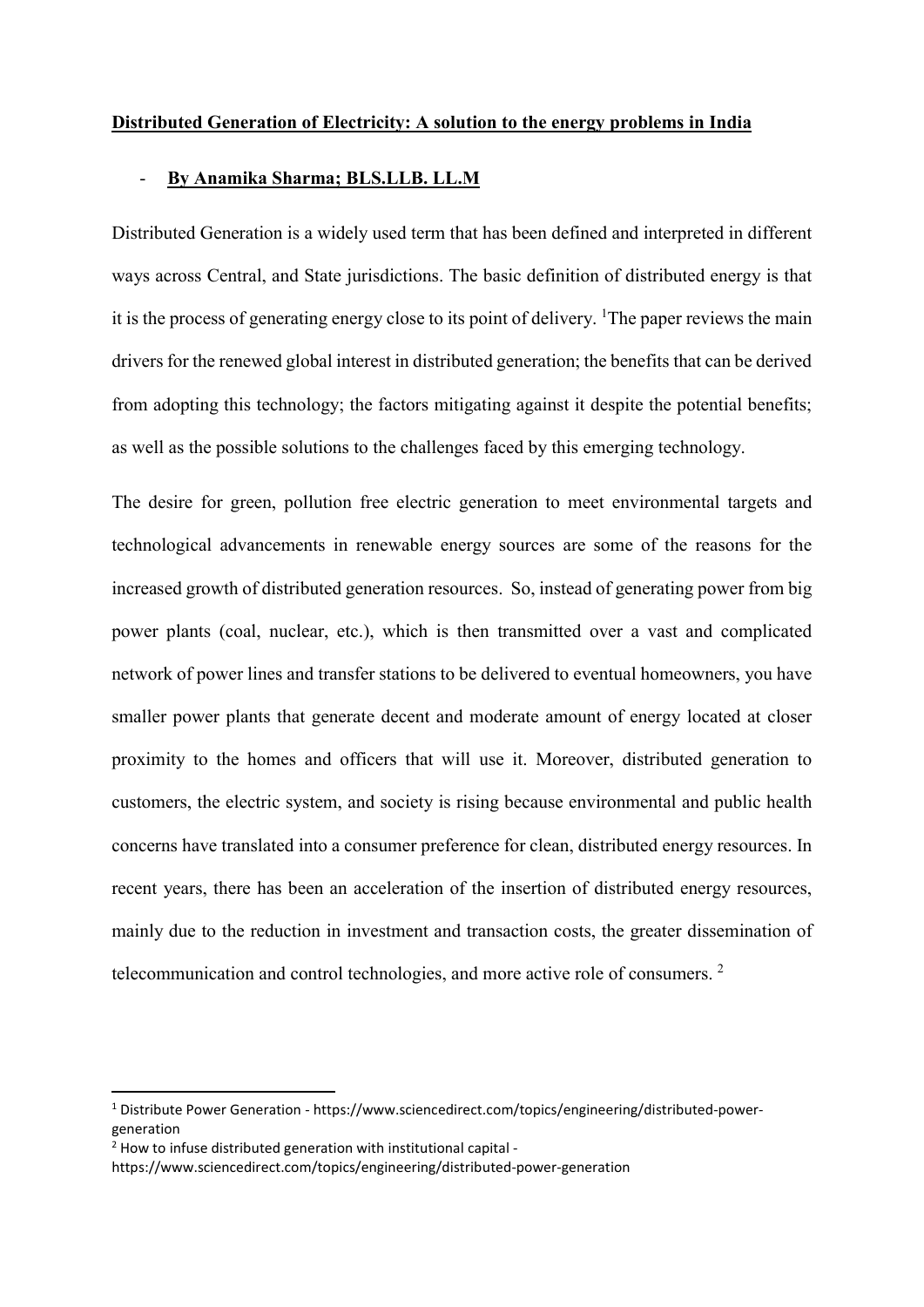At the micro level, distributed generation can mean a single rooftop solar installation servicing a home in a remote area and at the macro level it can mean a locally based solar project that delivers energy to the already existing grid and is distributed through a utility company to thousands of people in an area in vicinity to the solar project. This type of distributed generation of electricity uses the grid infrastructure and utility systems that are already in existence, saves money on transmission costs and allows for energy procurement from a variety of sources to ensure uninterrupted service.<sup>3</sup> Further, reduced transmission costs can equal reduced energy prices for consumers and affordable implementation of new technology for the utility. The coal-powered plants of the previous century are aging, and cheaper modes of energy in the form of natural gas and renewables, along with stricter clean energy government mandates, are resulting in their decommissioning. When international concern about climate change and consumers' growing emphasis on cleaner energy choices are added to the infrastructure issues, change becomes inevitable.4

Distributed energy resources (DER) are electric generation units located within the electric distribution system at or near the end user. DER have been available for many years, and are known by different names such as generators, back-up generators, or on-site power systems. DER technologies consist primarily of energy generation and storage systems placed at or near the point of use. Distributed energy encompasses a range of technologies including micro turbines, fuel cells, reciprocating engines, load reduction and other management technologies. DER involves power electronic interfaces, as well as communications and control devices for

 <sup>3</sup> Grid-integrated Distributed Solar - https://greeningthegrid.org/integration-in-depth/distributed-generation <sup>4</sup> Investing in a Distributed Energy Resource Future -

https://www.renewableenergyworld.com/2017/03/02/investing-in-a-distributed-energy-resourcefuture/#gref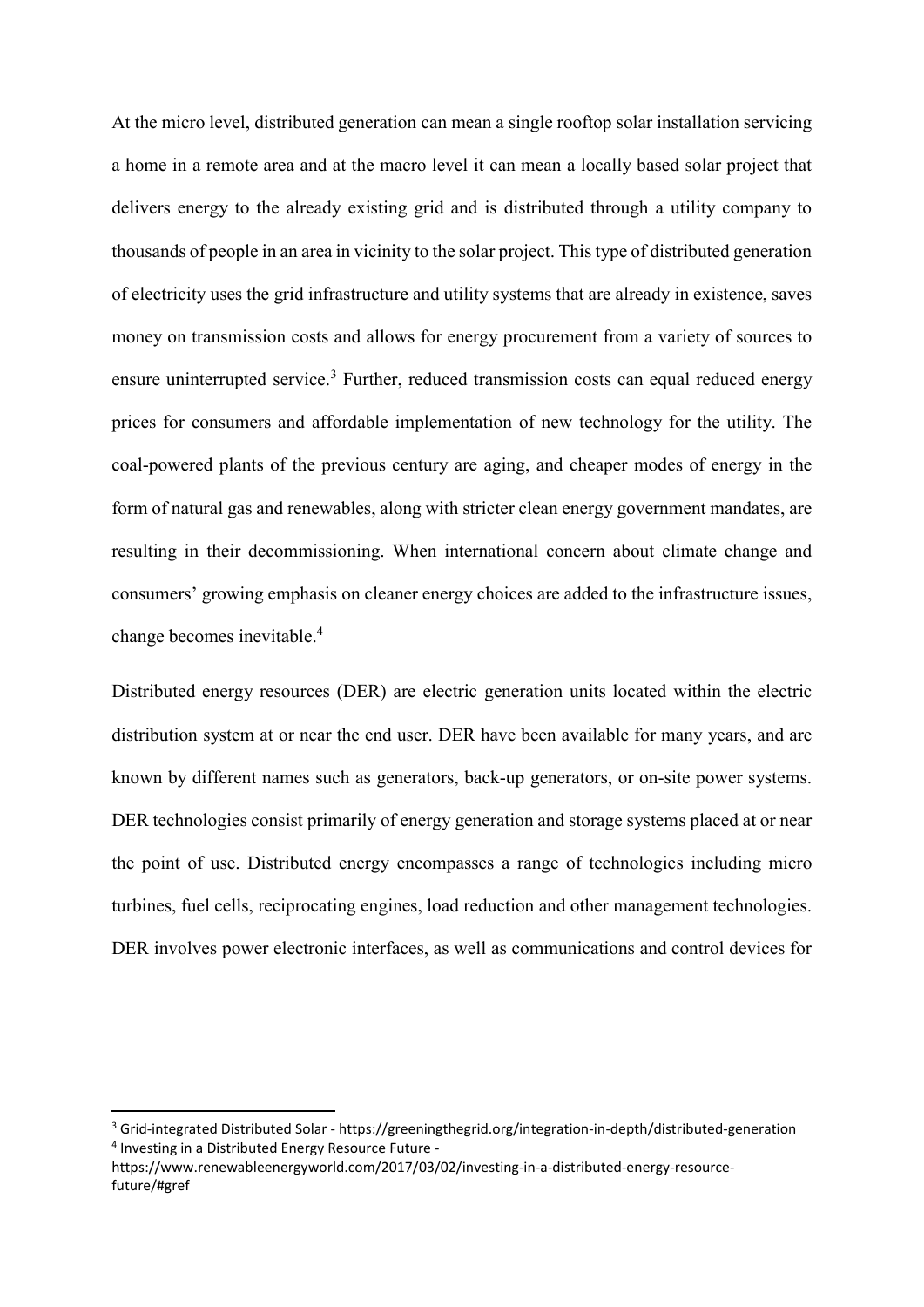effective dispatch and operation of single generating units, multiple system packages, and aggregated blocks of power.<sup>5</sup>

Distributed Generation investment is on rise and has increased to a good extent because the cost of distributed generation is declining and the value to the electricity system, consumers, and society is increasing. Public support for clean energy has developed a favourable policy environment at the National level and in many states that has led to favourable incentive payments and tariffs, interconnection rules, and tax treatments in the places where the respective policies apply.

# Distributed Generation of electricity offers several benefits and advantages over centralized systems, including:

Higher quality electricity: The closeness of distributed generation of distributed generation sources to end-users typically results in higher quality of electricity because there is less transmission losses, frequency variations, voltage fluctuations, and other disruptions.<sup>6</sup> Distributed generation also helps in reducing congestion in traditional transmission lines and prevent black-outs.<sup>7</sup> Moreover, distributed generation of electricity can also serve as a backup to the grid, acting as an emergency source for public services in the case of a natural disaster. Lower environmental impact: Environmental issues are probably the major driving force for the demand of distributed generation of electricity. Since the renewable energy sources are by nature small-scale and dispersed over the grid, installing distributed generation provides the opportunity to exploit the cleaner energy within proximity.<sup>8</sup> Distributed generation remain autonomous of the grid, they can deliver emergency power for many public services such as

 <sup>5</sup> Distributed Generation of Electricity and its Environmental Impacts -

https://www.epa.gov/energy/distributed-generation-electricity-and-its-environmental-impacts

<sup>6</sup> Distributed Generation: What are the benefits? - https://alcse.org/distributed-generation-benefits/

<sup>7</sup> Benefits of Distributed Generation - https://www.dg.history.vt.edu/ch1/benefits.html

<sup>8</sup> The potential benefits of distributed generation and rate-related issues that may impede their expansion https://www.ferc.gov/legal/fed-sta/exp-study.pdf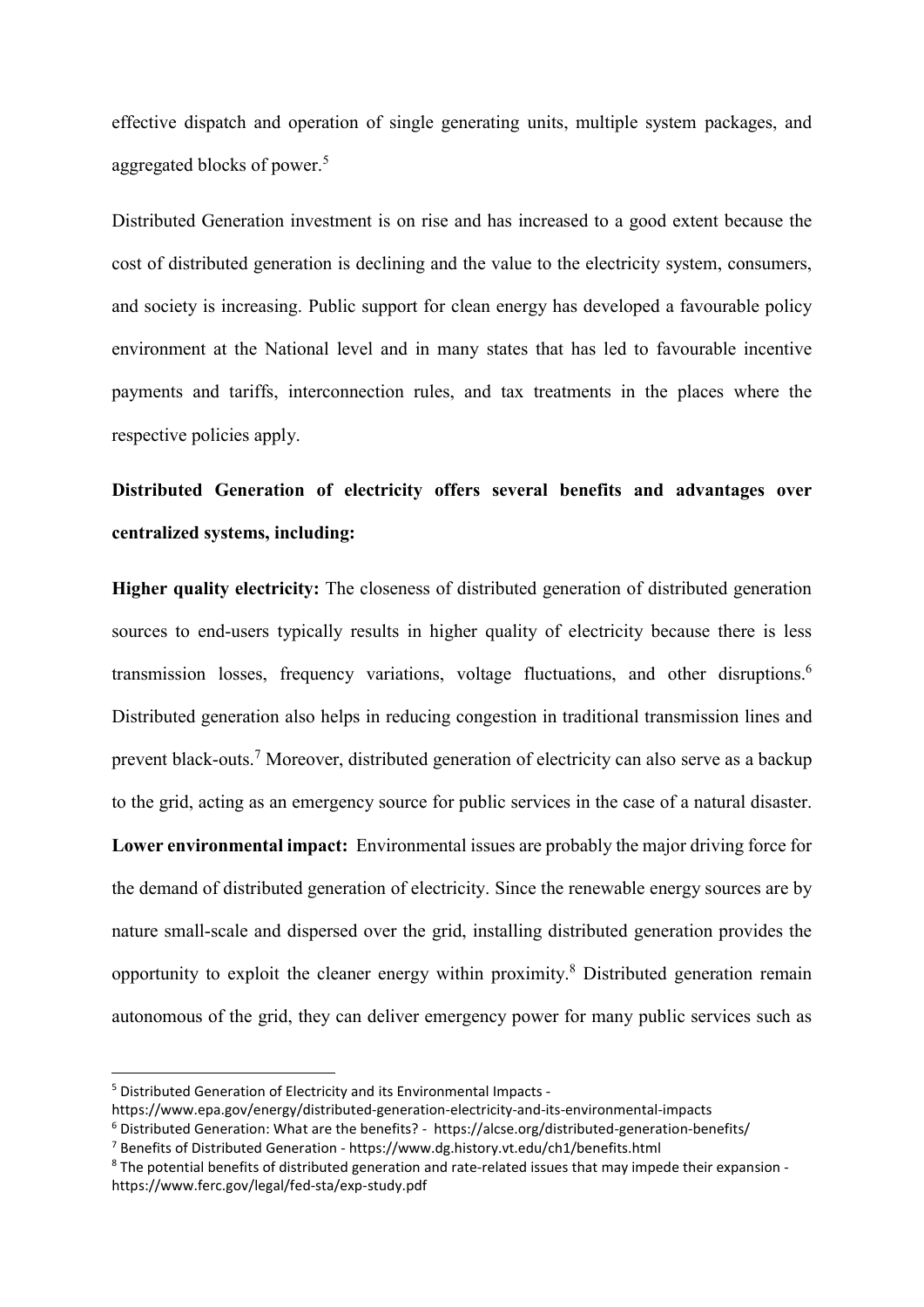hospitals, universities, and airports.<sup>9</sup> Many distributed generation technologies, such as solar panels, wind turbines have significantly lower environmental impact than centralized power systems which comes out as an attractive solution for consumers and businesses looking to reduce their carbon emissions.<sup>10</sup> The avoided emissions are in a first approximation similar to the amount of energy saving. Further, distributed generation can create efficiency improvements, for example when otherwise waste heat is put to use, through combined heat and power equipment. $11$ 

Reliability: Another motivating factor for using distributed generation is the reliability. The liberalization of electricity markets makes consumers extra conscious of the importance of reliability of electricity supply. Companies may find the reliability of the grid at a dangerously low level and agree to invest in distributed units to upsurge total reliability of supply to the wanted level. Besides, voltage drops to near zero, one of the major reliability problems, one can also have smaller deviations of voltage.<sup>12</sup> As mentioned above, power quality incorporates reliability. Distributed generation technologies can also contribute in providing benefits in the form of greater reliable power for industries which necessitate uninterrupted service.

Greater energy independence: Distributed generation could partially serve as an auxiliary network for investments in transmission and distribution capacity or as a bypass for transmission and distribution costs. Distributed generation of electricity is also an important resource for providing access to power in remote areas and hence offers an opportunity to

 <sup>9</sup> The opportunities of distributed generation - https://www.c2es.org/2013/11/the-opportunities-ofdistributed-generation/

<sup>&</sup>lt;sup>10</sup> Why a distributed energy grid is a better energy grid - https://www.swellenergy.com/blog/2016/05/20/whya-distributed-energy-grid-is-a-better-energy-grid

 $11$  Assessing the cost and benefits of distributed energy to the grid of the future -

https://www.utilitydive.com/news/assessing-the-costs-and-benefits-of-distributed-energy-to-the-grid-of-thef/402515/

<sup>&</sup>lt;sup>12</sup> The potential benefits of distributed generation and rate-related issues that may impede their expansion https://www.ferc.gov/legal/fed-sta/exp-study.pdf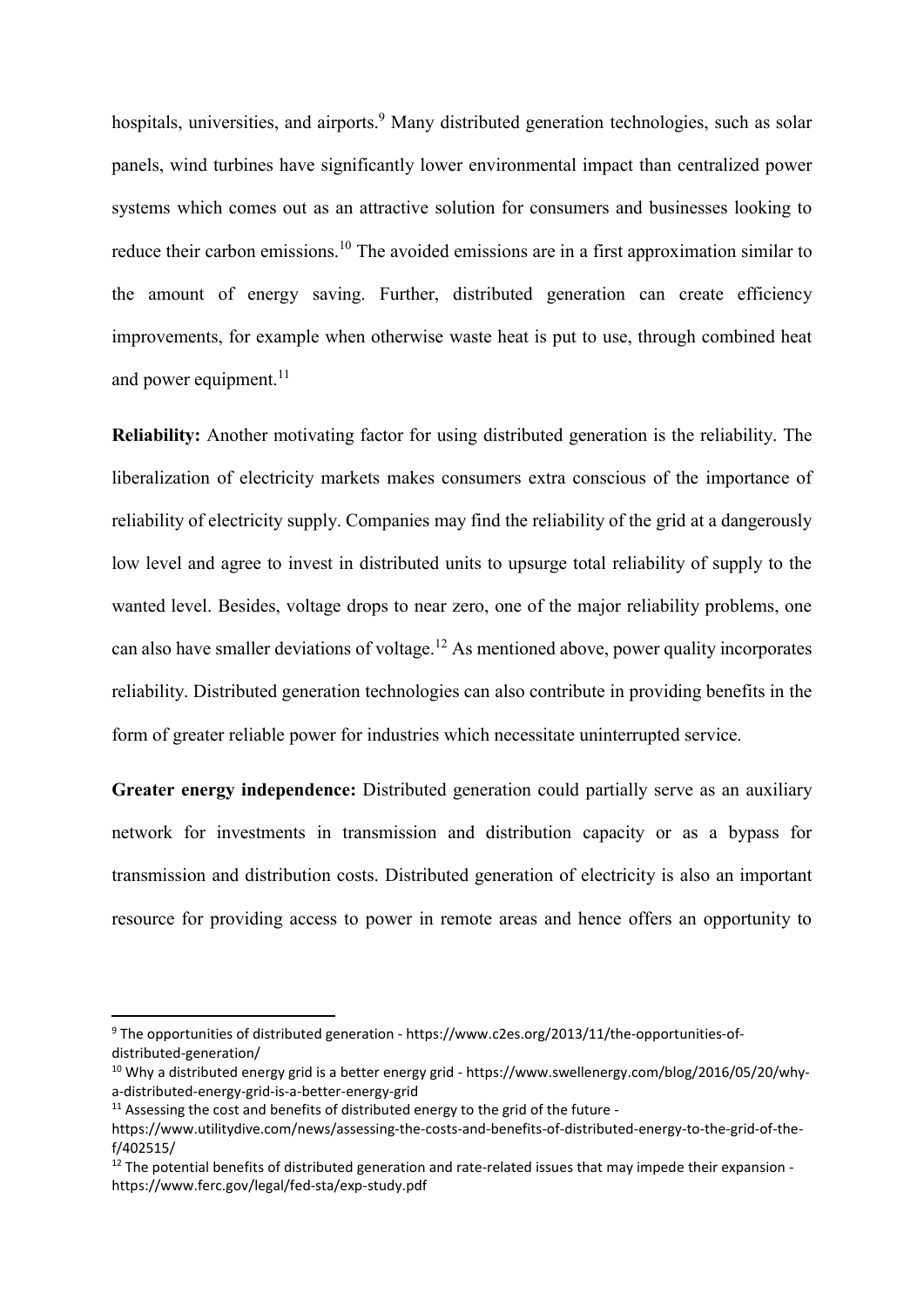increase national energy security and independence by reducing dependence on a few centralized plants.

Peak Shaving: Distributed generation technologies are flexible and these aspects include size, operating mode, and extent of expandability. Utilizing distributed generation allows to respond amenably to variations in electricity price developments. Distributed generations then serves as a border against these price instabilities. It may also reduce peak demands at the national level, thus decreasing the country's generation capacity requirements and potentially replacing use of Carbon dioxide emitting plants, as well as providing lowering ramp rates in demand. This is the primary driver for the demand for distributed generation in various countries i.e. using distributed generation for continuous or peaking purpose.<sup>13</sup>

Cost Efficient: Distributed generation of electricity can help consumers and businesses control electricity expenses as locally-derived renewable energy is not subject to market fluctuations in the price of fossil fuels.<sup>14</sup> Distributed generation of electricity offers cost savings opportunities by helping facilities decrease peak demand, and can even provide additional income from the sale of excess power back to grid. Distributed Generation technologies also represent a lower investment risk than traditional centralized systems.<sup>15</sup>

Grid Support: Distributed generation can also contribute in the delivery of subsidiary services, like those essential to maintain a steady grid operation of the customers including the ability to generate active power when demanded by grid network operator, for instance, to keep a system

<sup>&</sup>lt;sup>13</sup> Distributed Generation - https://openei.org/wiki/Distributed Generation

<sup>&</sup>lt;sup>14</sup> The potential benefits of distributed generation and rate-related issues that may impede their expansion https://www.ferc.gov/legal/fed-sta/exp-study.pdf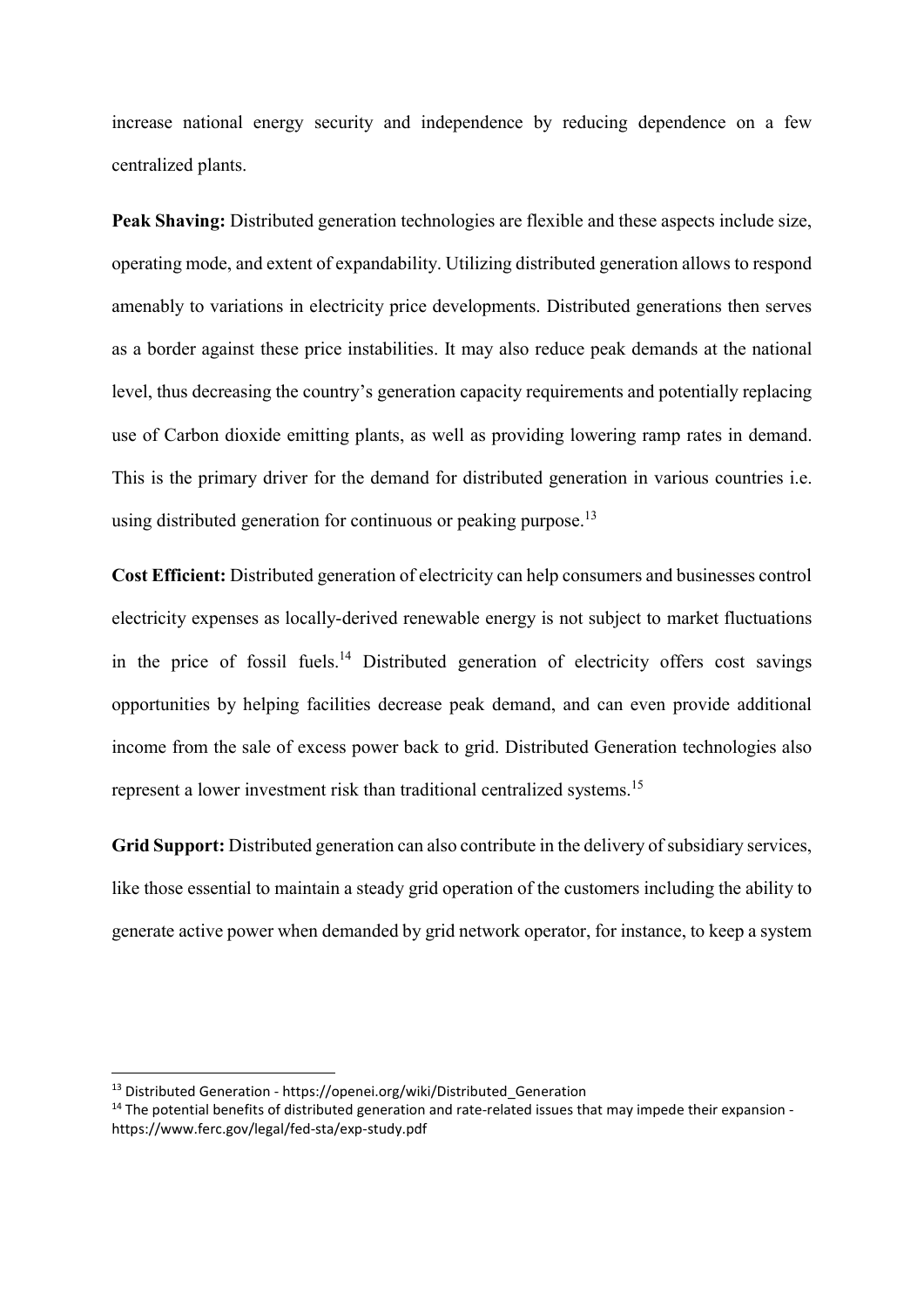in steady state when its frequency is declining due to a sudden drop in generation or due to a severe fault on the main grid.<sup>16</sup>

Enhancement of Energy Security: Distributed generation deliver more energy security as compared to large conventional power plants in case of harsh weather conditions, natural disasters, cyber-attacks, and human error. If a centralized power plant collapses, an enormous blackout may occur in the adjacent residential area and it can lead to a calamity for the people nearby. For instance, after the Tsunami in Japan, the failure of cooling systems at Fukushima-I Nuclear Power Plant and issues concerning other nuclear facilities in Japan on March 11, 2011, a vast blackout occurred for a long duration of time. A nuclear emergency was declared in Japan and some 140,000 residents, within 12 miles' radius of the plant, were vacated. <sup>17</sup>

# Challenges faced in implementing distributed generation of electricity

Variable nature of distributed generation: Most individuals and businesses require reliable, consistent and efficient supply of electricity. The fluctuating nature of many renewable sources poses significant operational challenges, both to utilities that must integrate variable power inputs into electricity grid, and to customers.

No proper network technology: The conventional electricity system regulatory structure was designed around a limited number of large-scale centralized generation assets connected to a grid that carried electricity in one direction, to customers, and divided the one-way flow of power into depositories of various roles across the value chain.<sup>18</sup> With distributed generation of electricity, distribution grids become active and see power flowing in both directions, with

<sup>&</sup>lt;sup>16</sup> Distributed Generation - https://openei.org/wiki/Distributed Generation

<sup>&</sup>lt;sup>17</sup> Energy Efficiency and Distributed Generation for Resilience: Withstanding Grid Outages for Less https://www.energy.gov/sites/prod/files/2019/06/f64/EEDG-Resilience.PDF

<sup>&</sup>lt;sup>18</sup> Real-Time Reconfiguration of Distribution Network with Distributed Generation -

https://www.intechopen.com/books/real-time-systems/real-time-reconfiguration-of-distribution-networkwith-distributed-generation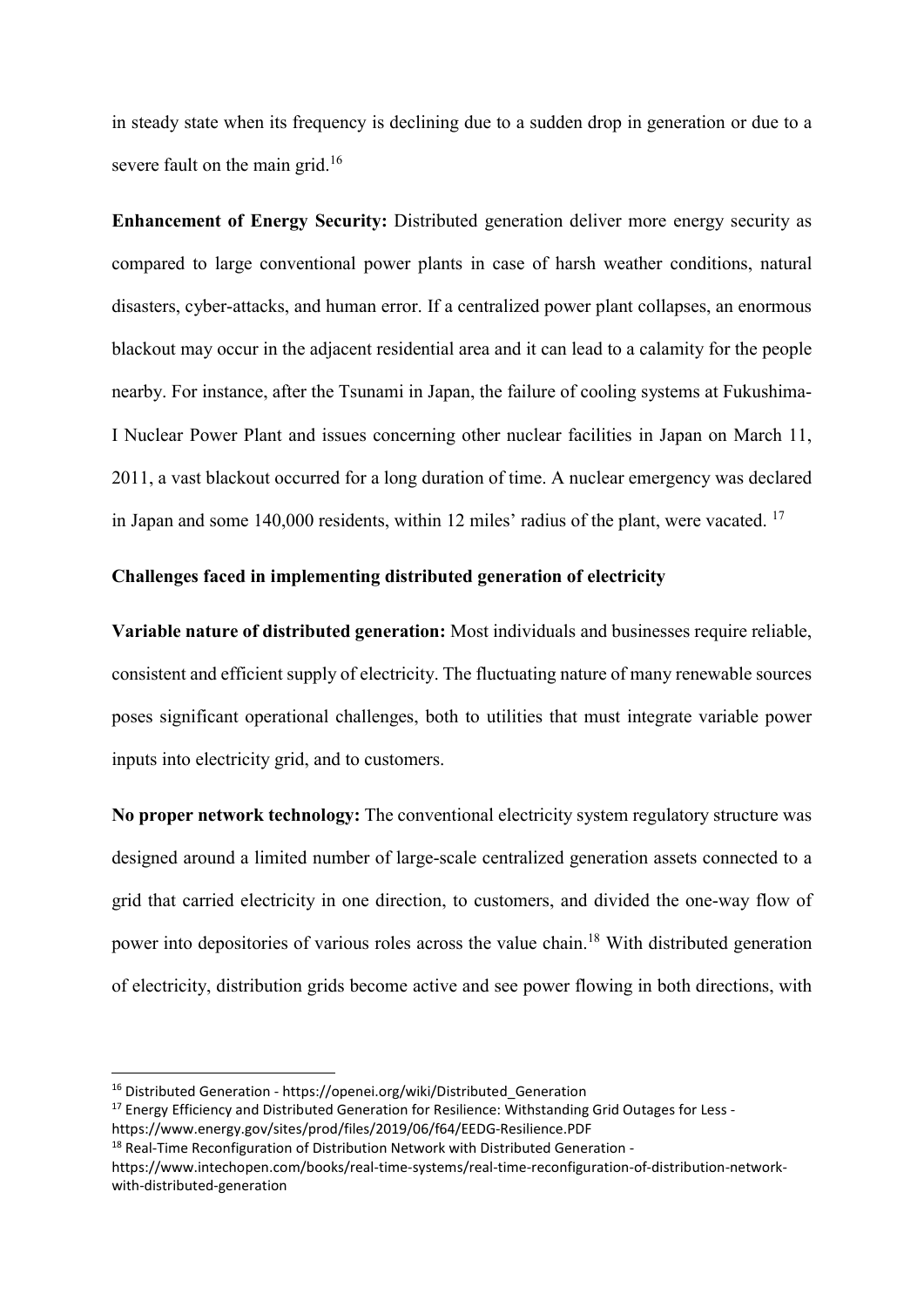higher number of customers to manage and a change in the load profile by decreasing demand from the central generation. The requirements that allow management of the flow of electricity in real time, including proper network technology, are yet to be fully developed in most of states, along with solid schemes for valuing distributed generation services.<sup>19</sup>

Lack of price signals: Further, there are structural barriers which include lack of price signals to encourage distributed storage. Efficient storage depends on storing and discharging electrons at optimal times, and that in turn depends on clear and automatic pricing signals sent to smart storage systems. Presently, most electric systems don't possess such real-time pricing signals at the customer level. <sup>20</sup>

Single-Phase Connection: Some Distributed Generation sources input single phase power into the distribution grid, for example, small photovoltaic systems. This disturbs the balance of the three-phase current as unbalanced neutral current rises. This results in the flow of stray earth currents.<sup>21</sup> It is quintessential to restrict this current to avert the issue of overloading and to ensure safety of personnel.

Reverse Power Flow: One of the challenges to protecting an active distribution system is because power can flow in both directions in each feeder of the grid as power sources are located on both sides. It is important to mention that power flow also changes its direction, when local generation is greater than local consumption. Power quality issues can arise because of this reverse flow of power, that, in turn, leads to large variations in system voltage. Due to

 <sup>19</sup> Real-Time Reconfiguration of Distribution Network with Distributed Generation -

https://www.intechopen.com/books/real-time-systems/real-time-reconfiguration-of-distribution-networkwith-distributed-generation

<sup>&</sup>lt;sup>20</sup> Effect of the Photovoltaic Distributed Generation on Electricity Distribution System Voltage https://www.scielo.br/scielo.php?script=sci\_arttext&pid=S1516-89132018000200206

 $21$  Real-Time Reconfiguration of Distribution Network with Distributed Generation -

https://www.intechopen.com/books/real-time-systems/real-time-reconfiguration-of-distribution-networkwith-distributed-generation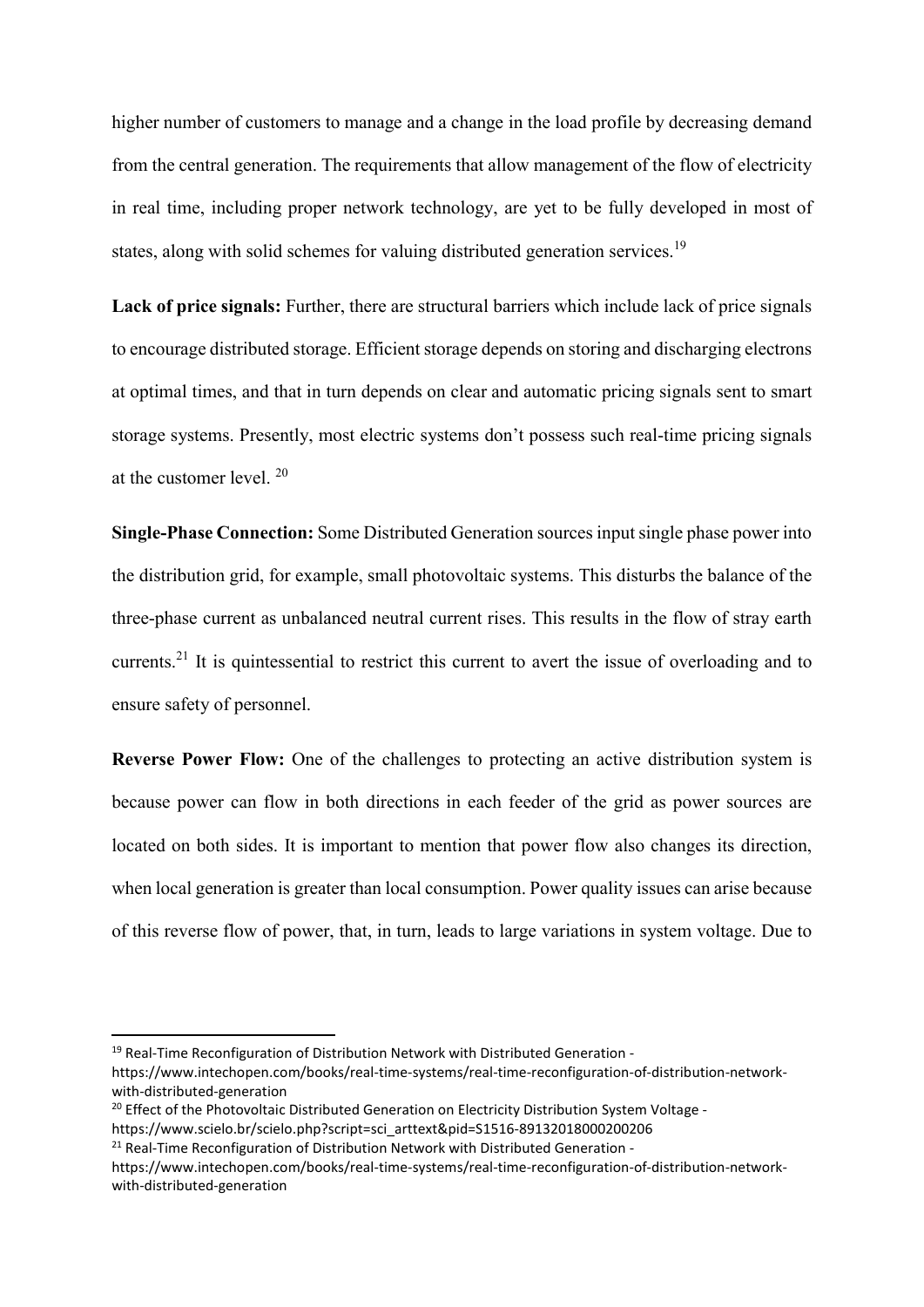reverse power flow, conventional overcurrent protection is not applicable. This protection only applies to situations where fault currents flow in one direction.  $22$ 

Regulatory challenges: Moving ahead, there are certain regulatory challenges that are faced by Distributed generation technologies for instance investment in distributed technologies is presently often dependent on financial incentives and subsidies, and uncertainty surrounding the extension of these incentives can halt widespread adoption of distributed generation of electricity. <sup>23</sup>

## Solutions to overcome the barriers in implementation

# Energy Storage Technology

The development of energy storage technology and its commercialization will have a significant impact on power system in future. Due to the fluctuating characteristic of wind and solar power generation, energy storage technology has become one of the central tools for integrating renewable energy generation with power grid. There are five major categories of energy storage technology- mechanical energy storage, heat-energy storage, electrochemical energy storage, magnetic energy storage and chemical energy storage.<sup>24</sup> Mechanical energy storage technology mainly includes the pumped storage, compressed-air energy storage etc. The pumped storage is the most mature technology, with having large capacity, long service lifespan and low unit cost. The compressed air energy storage has the benefit of large capacity,

 $22$  Distributed generation and the grid integration issues -

https://www.eusustel.be/public/documents\_publ/WP/WP3/WP%203.4.1%20Distributed%20generation%20an d%20grid%20integration%20issues.pdf

<sup>&</sup>lt;sup>23</sup> Distributed Generation of Electricity and its Environmental Impacts -

https://www.epa.gov/energy/distributed-generation-electricity-and-its-environmental-impacts

 $24$  Real-Time Reconfiguration of Distribution Network with Distributed Generation -

https://www.intechopen.com/books/real-time-systems/real-time-reconfiguration-of-distribution-networkwith-distributed-generation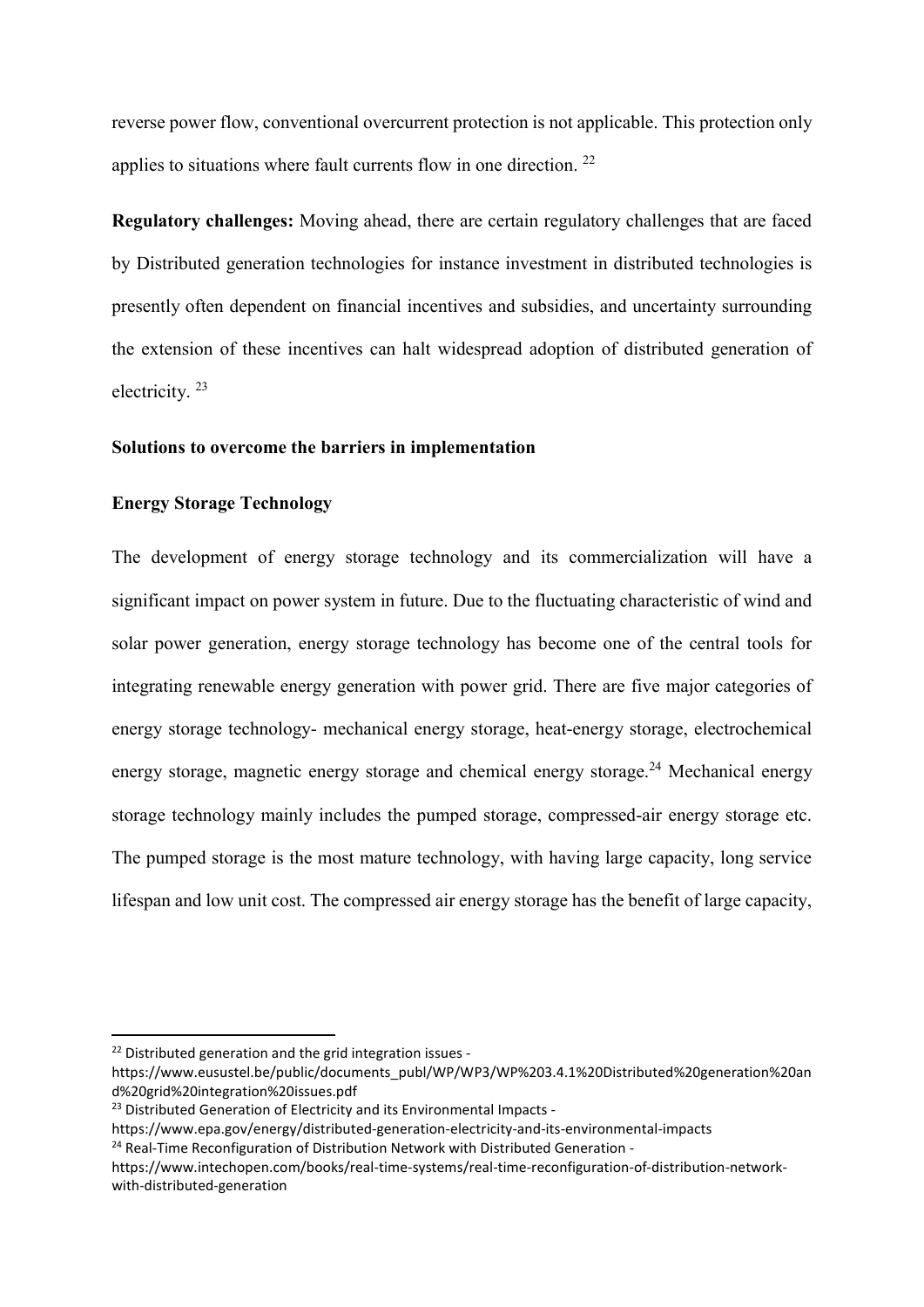long operation time and also capable of supplying combined heat, cold, and electricity by converting the compressed air into other alternative energy.<sup>25</sup>

The second kind of energy storage technology is the heat storage. A heat storage can achieve the purpose of heat storage by increasing the temperature of the heat storage material, which usually uses water as the heat storage medium. The heat storage system in the photo thermal system can provide the heat energy needed or generate electricity when the solar radiation is insufficient in rainy days. Hence, the output of electricity from heat storage system can be adjusted according to the grid operation requirement. Molten salt storage technology is presently a research hotspot which is applied to the concentrated solar thermal power plant. It has the advantages of high heat capacity, low cost and safety.<sup>26</sup>

The third energy storage technology is electrochemical energy storage which include lead-acid battery, sodium-sulphur battery, lithium-ion battery, redox flow battery. Traditional lead-acid battery technology is well-developed and has the advantages of low cost and easy maintenance. Presently, developed countries are committed to develop more advanced lead-acid battery, and they have developed several types of batteries including lead-carbon battery, super battery and so on. $27$ 

The fourth energy storage technology is electromagnetic energy storage which mainly contains super capacitor and superconducting magnetic energy storage. Super capacitor has advantages of fast response, high efficiency, high power density, and long cycle life. The last energy storage technology is the chemical energy storage and is considered as a secondary energy carrier using hydrogen or synthetic gas, of which hydrogen is electrolyzed, and it can be

<sup>&</sup>lt;sup>25</sup> Global Renewable Energy-Based Electricity Generation and Smart Grid System for Energy Security https://www.hindawi.com/journals/tswj/2014/197136/

<sup>26</sup> Energy Storage - https://www.eesi.org/papers/view/energy-storage-2019

<sup>&</sup>lt;sup>27</sup> Global Renewable Energy-Based Electricity Generation and Smart Grid System for Energy Security https://www.hindawi.com/journals/tswj/2014/197136/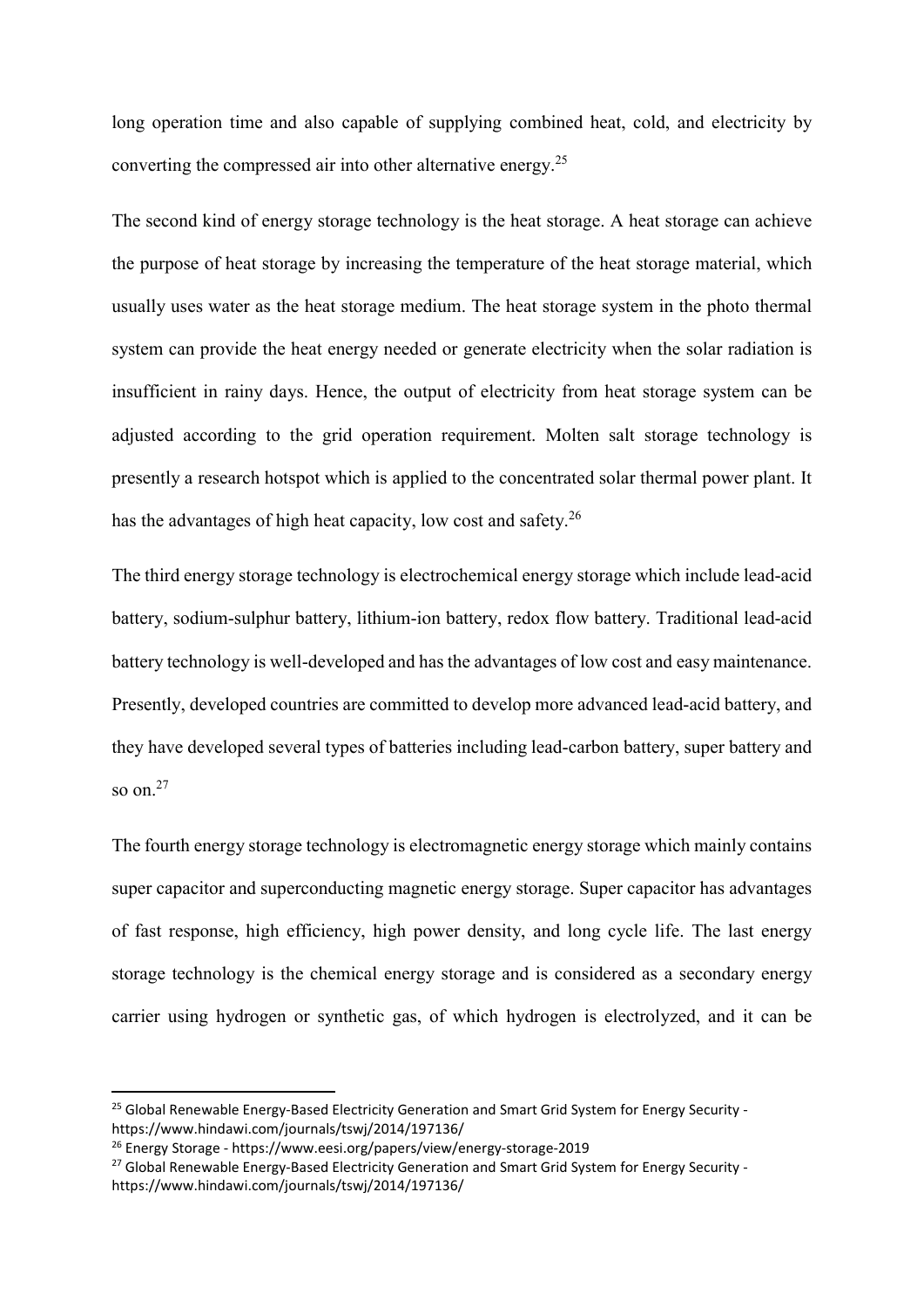synthetized into natural gas i.e. methane with carbon dioxide. This green technology without any pollution could lead to formation of large – scale energy storage which can store more than 100 GWh energy. 28At present, hydrogen energy storage technology has also been new area of research in many countries. Main way of hydrogen utilization is through fuel cell. The energy storage technology is a breakthrough to electrical generation and it is adequate for various application fields, including renewable energy grid integration, power transmission and distribution, micro-grid, and distributed generation. Therefore, through the application of energy storage, discharged wind and solar power can be stored and power grid is in turn is able to provide more stable power output, which provides fast support to the active power, enhances the capability of grid frequency regulation, and leads to large-scale wind and solar generation connecting to grid both reliable and stable.<sup>29</sup>

Many proponents of renewable energy are convinced that the grid will adapt largely by introducing more natural gas generators, able to cycle quickly to accommodate fluctuating production from wind and solar power plants. GE has even developed a natural gas turbine with the purpose of more effective backup to variable renewable energy sources.<sup>30</sup>

# Smart grid

Smart grid can be defined in simple terms as a grid that maximises information and automation to operate peak efficiency. The improvements range from the central and distributed generator through the high-voltage transmission network and distribution system. Tools like robust realtime price signals, and two-way power flow control could alter the grid so that it can operate more efficiently. One of the application area in smart grid communication is called Advanced

 <sup>28</sup> Energy Storage - https://www.eesi.org/papers/view/energy-storage-2019

<sup>&</sup>lt;sup>29</sup> Global Renewable Energy-Based Electricity Generation and Smart Grid System for Energy Security https://www.hindawi.com/journals/tswj/2014/197136/

<sup>&</sup>lt;sup>30</sup> Real-Time Reconfiguration of Distribution Network with Distributed Generation -

https://www.intechopen.com/books/real-time-systems/real-time-reconfiguration-of-distribution-networkwith-distributed-generation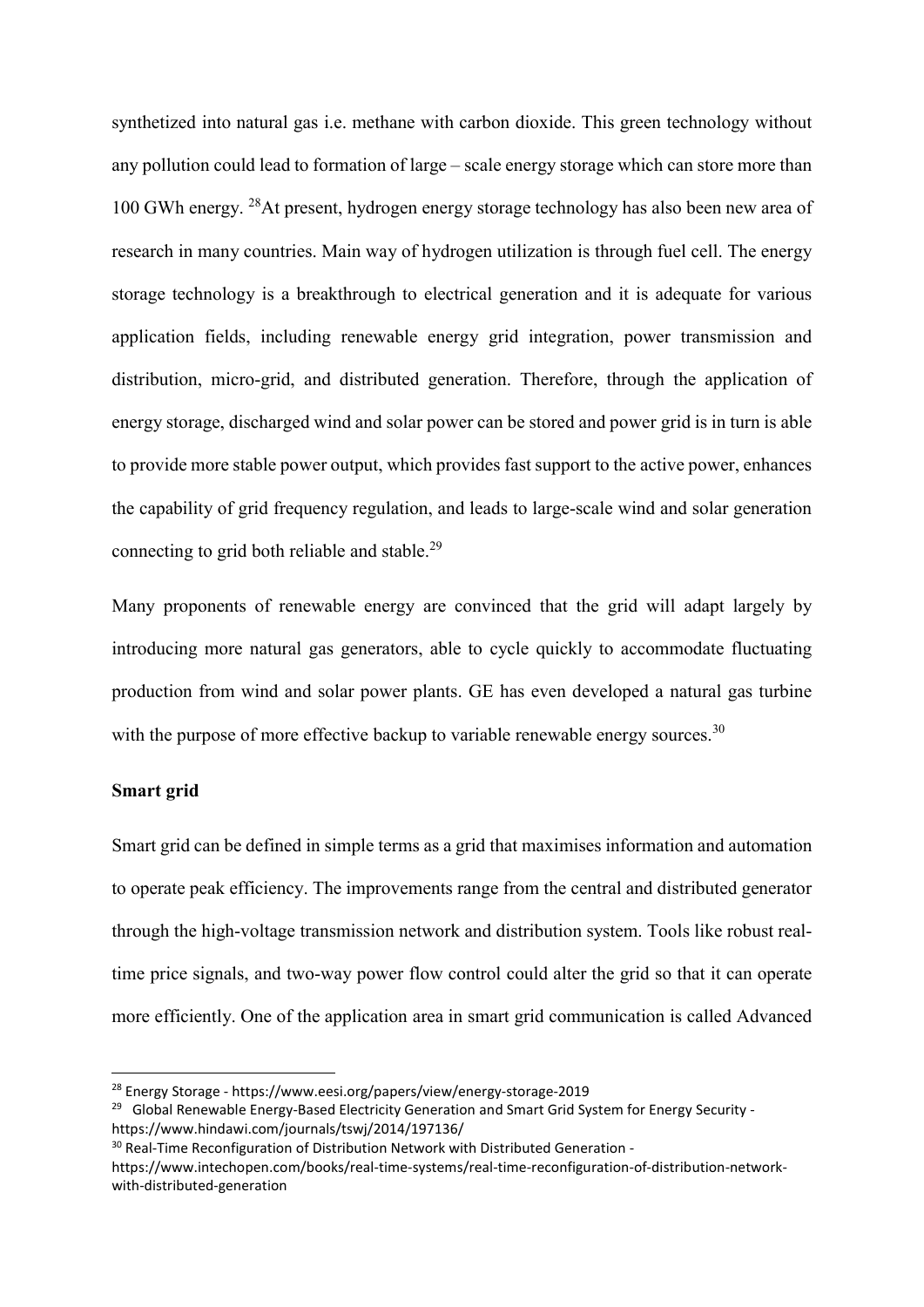Metering Infrastructure  $(AMI)^{31}$  In the traditional way, where technicians are sent to each consumer site monthly to record the data manually for the billing purpose, the smart meters in AMI provide real-time monitoring capability of electric loads remotely. <sup>32</sup>The real-time data is efficient and precise. This allows utility companies to analyse consumer energy consumption data and to provide billing information using two-way communication. Further, through AMI, consumers can be provided with historical data for energy consumption and dynamic pricing. This will encourage active participation and response of the end users in energy management.  $33$ Therefore, taken together, these steps can result in an electric power system that can intelligently integrate the actions of all connected users right from the power generators to electricity consumers to those that both produce and consume electricity.<sup>34</sup>

### Micro grids

Micro grids defined as localized grids that can be disconnected from the traditional grid to operate autonomously. It is an energy distribution network that depends on local means of producing electricity. This will provide a single point of common coupling with the traditional grid thus making it easier to integrate different energy source to the main grid and also making the distribution network less complex and more efficient. Micro grids are majorly depended on gensets or fuel generators.<sup>35</sup> Fuel is easily stored and with high power factors which is easily managed and less demanding. Further, the term micro-grids are often used to describe Pico grids and Nano-grids as well. Pico grids are small power supply system that provide the connected items with limited capacity. They are mainly used for rural areas with electrifications

<sup>&</sup>lt;sup>31</sup> Real-Time Reconfiguration of Distribution Network with Distributed Generation -

https://www.intechopen.com/books/real-time-systems/real-time-reconfiguration-of-distribution-networkwith-distributed-generation

<sup>32</sup> Energy Storage - https://www.eesi.org/papers/view/energy-storage-2019

<sup>&</sup>lt;sup>33</sup> Global Renewable Energy-Based Electricity Generation and Smart Grid System for Energy Security https://www.hindawi.com/journals/tswj/2014/197136/

<sup>34</sup> Energy Storage - https://www.eesi.org/papers/view/energy-storage-2019

<sup>35</sup> Features and Benefits about Micro-grids - https://www.districtenergy.org/microgrids/aboutmicrogrids97/features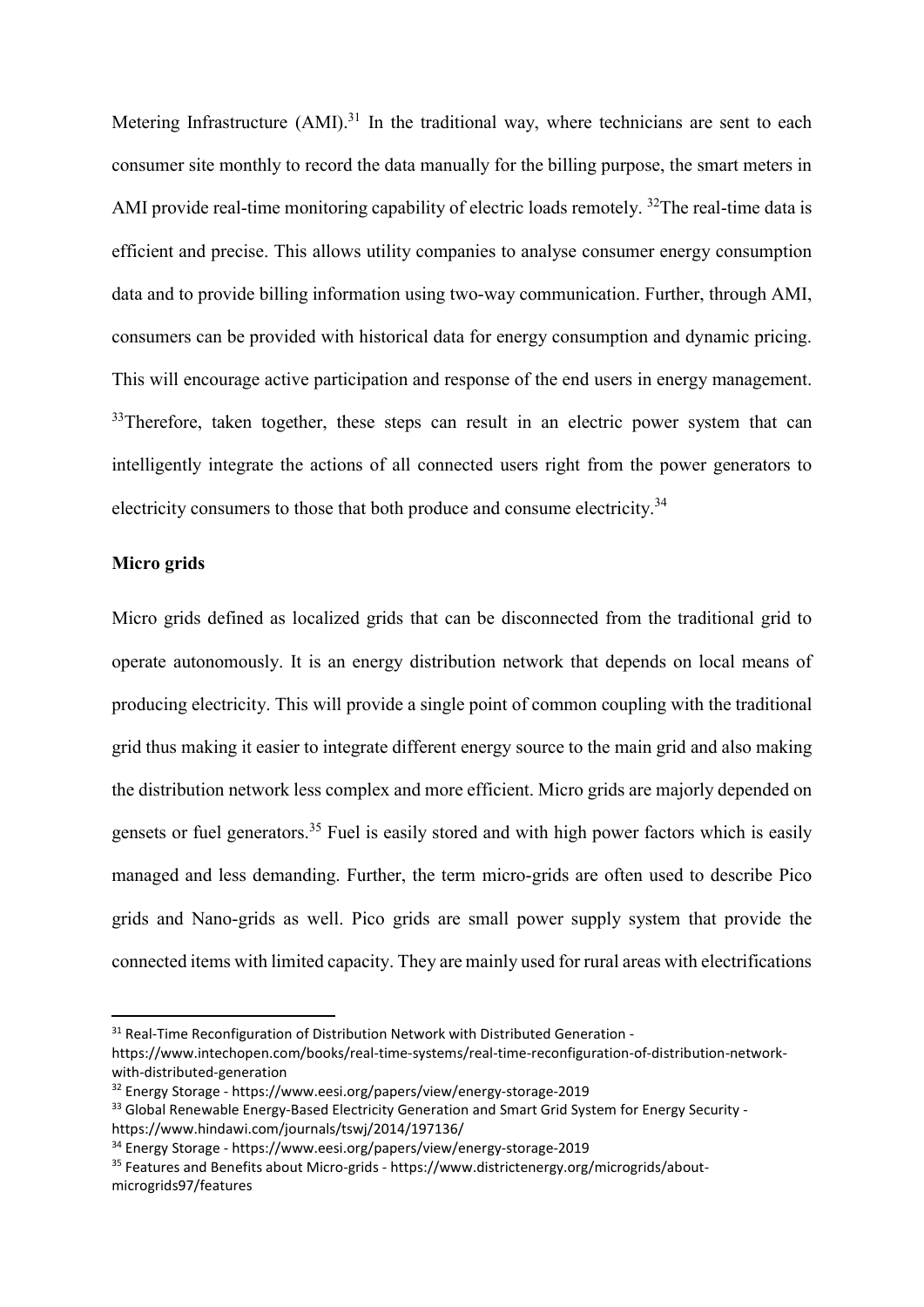issues where the energy demand is too low. Nano-grids are single domains of power with a single layer of power distribution. Nano-grid applies or Solar Home Systems where each home is powered by an autonomous photovoltaic system.<sup>36</sup> Utilities may find that the growth of micro-grids and distributed energy resources offer opportunities to save money. Increase in micro-grids mean less demand on the central power plant and fewer investments in capital improvements. For instance, if a storm knocks down transmission lines, many micro-grids would likely continue operating, which means the utility can dispatch fewer service personnel to deal with emergency repairs. Therefore, micro-grids can operate independently or in synchronization with the electricity grid, ensuring the supply with local, efficient, and reliable energy at all times.<sup>37</sup>

## Demand Response Applications

Demand-side management can benefit the smart grid systems on a large scale. The major goal of demand-side management is to allow the utility company to manage the user-side electrical loads. A popular component of demand-side management is developing incentives for the smart grid customer, such as residential home users, to modify their temporal use of electricity, for reducing the peak-to-average load on the grid. Incentives can come in the form of lower pricing or coupons.<sup>38</sup>

## Integration of New Transport Technologies

New transport technologies such as electric and hydrogen vehicles have the potential to be better integrated with the power system for a much more efficient result. The insertion of

 <sup>36</sup> Features and Benefits about Micro-grids - https://www.districtenergy.org/microgrids/aboutmicrogrids97/features

<sup>&</sup>lt;sup>37</sup> Features and Benefits about Micro-grids - https://www.districtenergy.org/microgrids/aboutmicrogrids97/features

<sup>&</sup>lt;sup>38</sup> Real-Time Reconfiguration of Distribution Network with Distributed Generation -

https://www.intechopen.com/books/real-time-systems/real-time-reconfiguration-of-distribution-networkwith-distributed-generation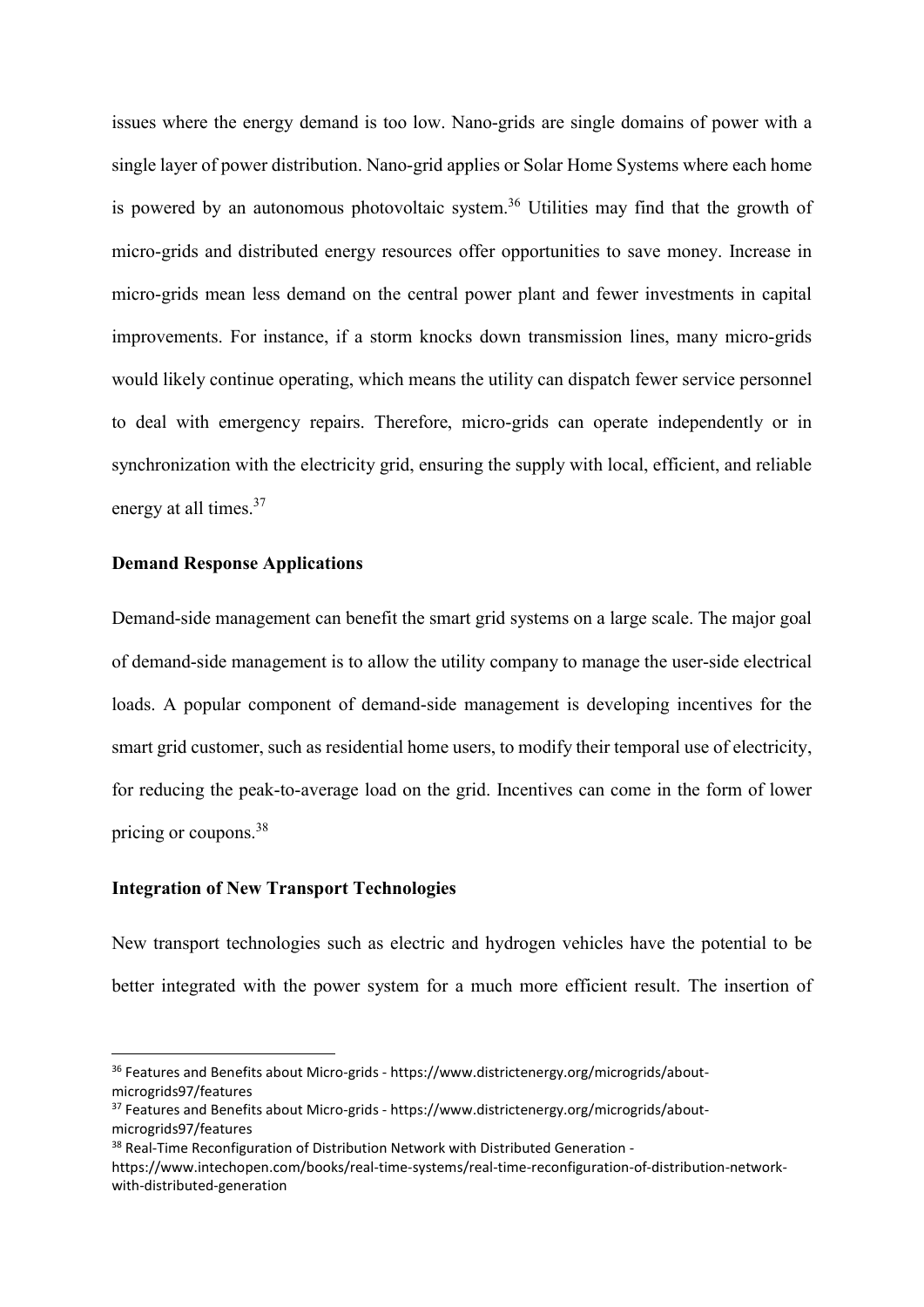electric mobility, for instance, can allow the batteries to be used for energy arbitrage, soothing the load curve. Additionally, the increase in electric mobility decreases fuel consumption projections, the need for refining facilities, and reduces the production of biomass for electric generation. <sup>39</sup>

## Collecting large volume of data

The execution of previous solutions will require collecting and processing a larger volume of data regarding consumption, generators, transmission, tariffs and storage infrastructure status, among others, with higher resolution and more immediate access. The concept of Big Data needs to be applied to the power sector and energy planning. The installation of smart meters is one of the pre-conditions to make possible the greater digitisation of the sector and the data collection.40 Further, the advancement of the internet of things should help this process by increasing the connectivity of home appliances, vehicles and buildings. An apt instance of this application is the use of geospatial data from smartphones, could help in the prediction of the load curve. Another potential application would be to collect data to arrive at the estimate cost of electricity deficit, which is an input for the energy expansion models.<sup>41</sup>

## Collaboration and Coordination: Major Providers, Micro-Grids, and Individuals.

Producers, consumers, and distributors must collaborate to meet their individual energy needs. Even as battery storage improves, it will be difficult for a micro-grid or individual to generate and store enough power to be self-sufficient. There will days when storage batteries are fully charged and solar panels produce surplus electricity that can be sold for profit and used to

<sup>&</sup>lt;sup>39</sup> Real-Time Reconfiguration of Distribution Network with Distributed Generation -

https://www.intechopen.com/books/real-time-systems/real-time-reconfiguration-of-distribution-networkwith-distributed-generation

<sup>40</sup> Renewable Energy: Distributed Generation Policies and Programs -

https://www.energy.gov/eere/slsc/renewable-energy-distributed-generation-policies-and-programs <sup>41</sup> Integrating distributed generation into electric power systems: A review of drivers, challenges and opportunities - https://www.sciencedirect.com/science/article/abs/pii/S0378779606001908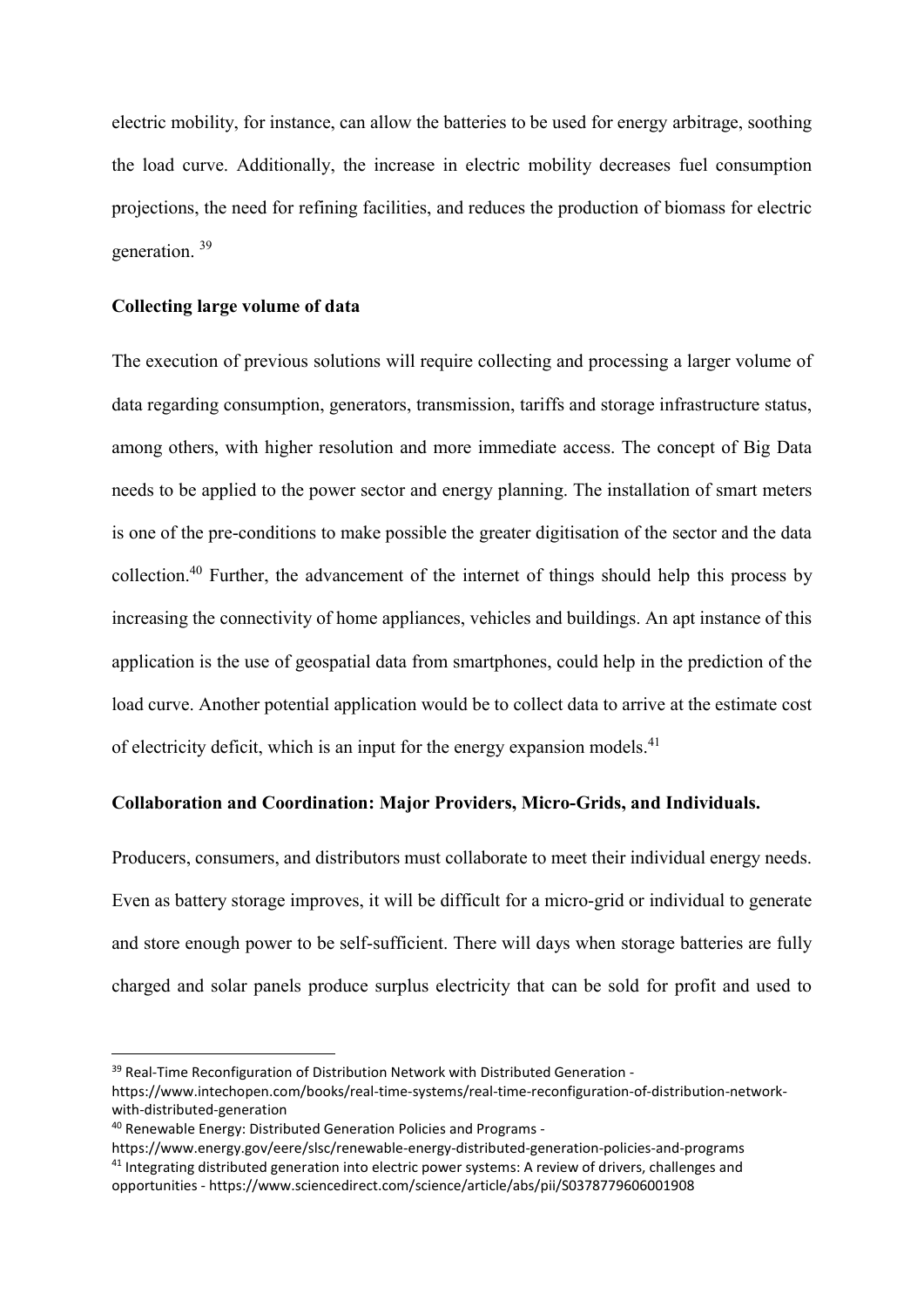support peak demands. Transmitting surplus energy to places in need of power will keep commerce from being disrupted and reduce equipment problems caused by blackouts.<sup>42</sup>

Collaboration among parties in the utility network can be facilitated by GIS. User-friendly visual displays and real-time mapping will give each party involved a view of changing energy demands and resources. GIS can provide insight on population trends and residential patterns or changes at street level for long term planning. A utility, for example, does not want to dig up streets to maintain its assets right after the city fixed the roadway.<sup>43</sup> A shared GIS database helps both sides coordinate work. Coordination takes place in real time by sharing information with emergency management departments. Utilities will be able to learn more about the potential power disruptions due to natural disasters. GIS can help the energy provider in locating the impacted transmission lines in order to see which consumers will be affected by an outage. They can share the information with emergency services providers and coordinate the best course of action. Utilities can look at the growth patterns and consumer demographics that is visible on GIS to predict future needs. Analytics based on GIS will help providers customize offerings for residents with solar panels and those who prefer to buy renewable energy. <sup>44</sup>

#### Regulatory changes

The traditional utility business model does not incentivize neither customer generation of power nor efficiency. Most regulatory policies are not designed for customers who are also generators which limits deployment. The existing model has encouraged competition in

 <sup>42</sup> Real-Time Reconfiguration of Distribution Network with Distributed Generation -

https://www.intechopen.com/books/real-time-systems/real-time-reconfiguration-of-distribution-networkwith-distributed-generation

<sup>43</sup> Integrating distributed generation into electric power systems: A review of drivers, challenges and opportunities - https://www.sciencedirect.com/science/article/abs/pii/S0378779606001908 <sup>44</sup> How to tackle the challenges of distributed generation on the grid- https://www.power-

grid.com/2014/10/08/how-to-tackle-the-challenges-of-distributed-generation-on-the-grid/#gref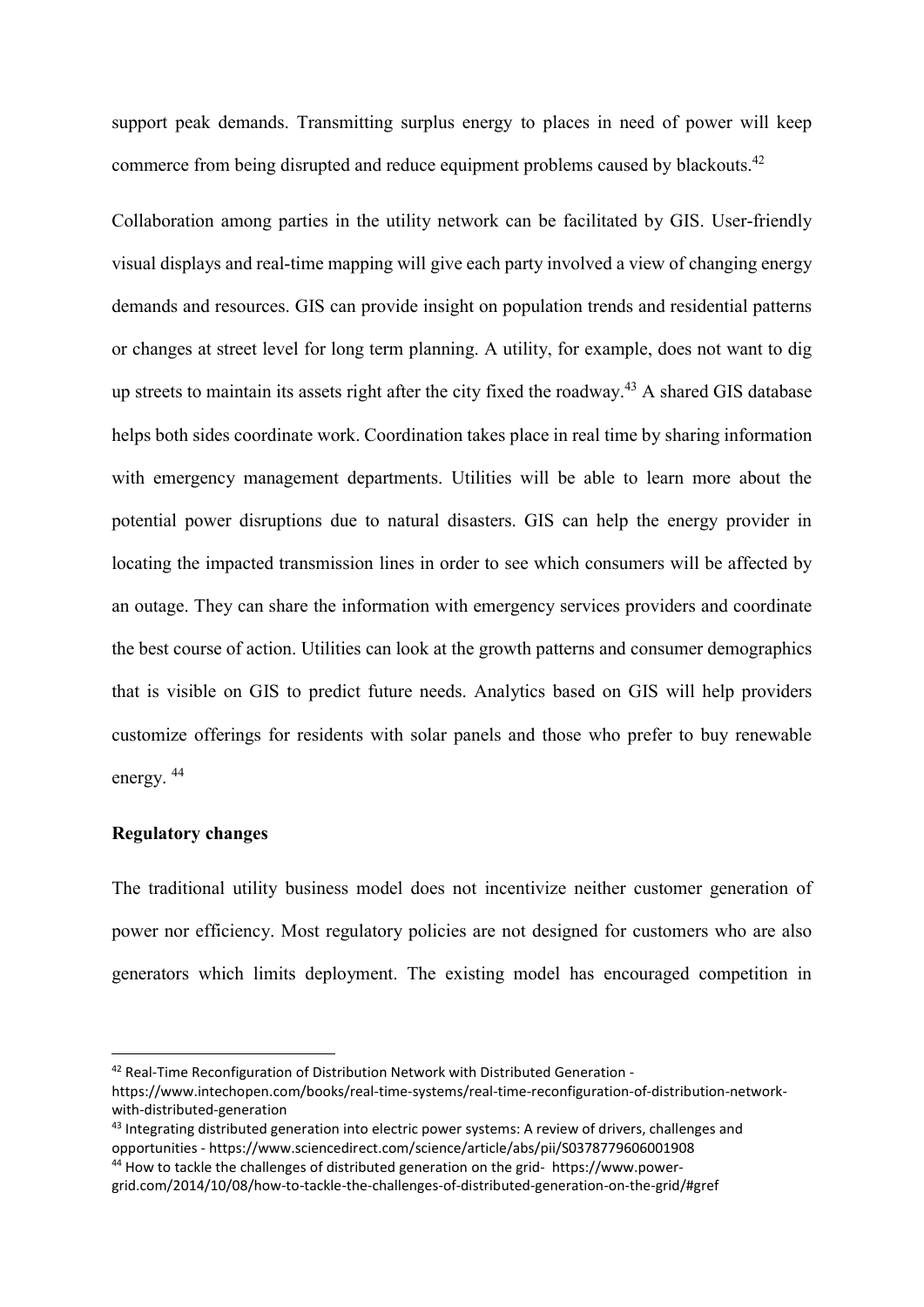generation and supply of power but is unable to encourage clean energy supplies. In order to shift towards smart grids and micro-grids, the prevailing policy and regulatory frameworks must evolve. An efficient and equitable regulatory environment for energy technologies would encourage greater adoption of smart-grids.<sup>45</sup> Policymakers and regulators should implement a framework which optimally spread the risk over the whole value chain i.e. to guard the investors from risk and to yield the result at lower cost to the customers. Many countries are exploring "green banks" as an option which provide low-interest, long term financing for clean energy development. India could also include micro-grids as eligible technologies for clean and renewable incentives to help drive market growth.<sup>46</sup> Valuing environmental, economic, and security benefits would further clarify the role of these technologies and allow investors to monetise their attributes for a speedy return on investment. To overcome technical and financial hindrances, regulations must clarify the rules for integrating micro-grids. <sup>47</sup>Additionally, government support for research and development and public-private partnerships will lead to lower-cost technologies and encourage market adoption which result in cheaper, cleaner and stronger grid.

The paper has presented an overview of definitions of distributed generation, presented with advantages and disadvantages of distributed generation of electricity. It also addressed the challenges faced in the implementation of distributed generation as well as suggested potential solutions to such problems. As the distribution system locates the end of power system and is connected to the customers directly, so the reliability of power supply mainly depends on distribution system. Several compact distributed generation technologies are fast becoming

 <sup>45</sup> Integrating distributed generation into electric power systems: A review of drivers, challenges and opportunities - https://www.sciencedirect.com/science/article/abs/pii/S0378779606001908 <sup>46</sup> Features and Benefits about Micro-grids - https://www.districtenergy.org/microgrids/about-

microgrids97/features

<sup>47</sup> Renewable Energy: Distributed Generation Policies and Programs -

https://www.energy.gov/eere/slsc/renewable-energy-distributed-generation-policies-and-programs